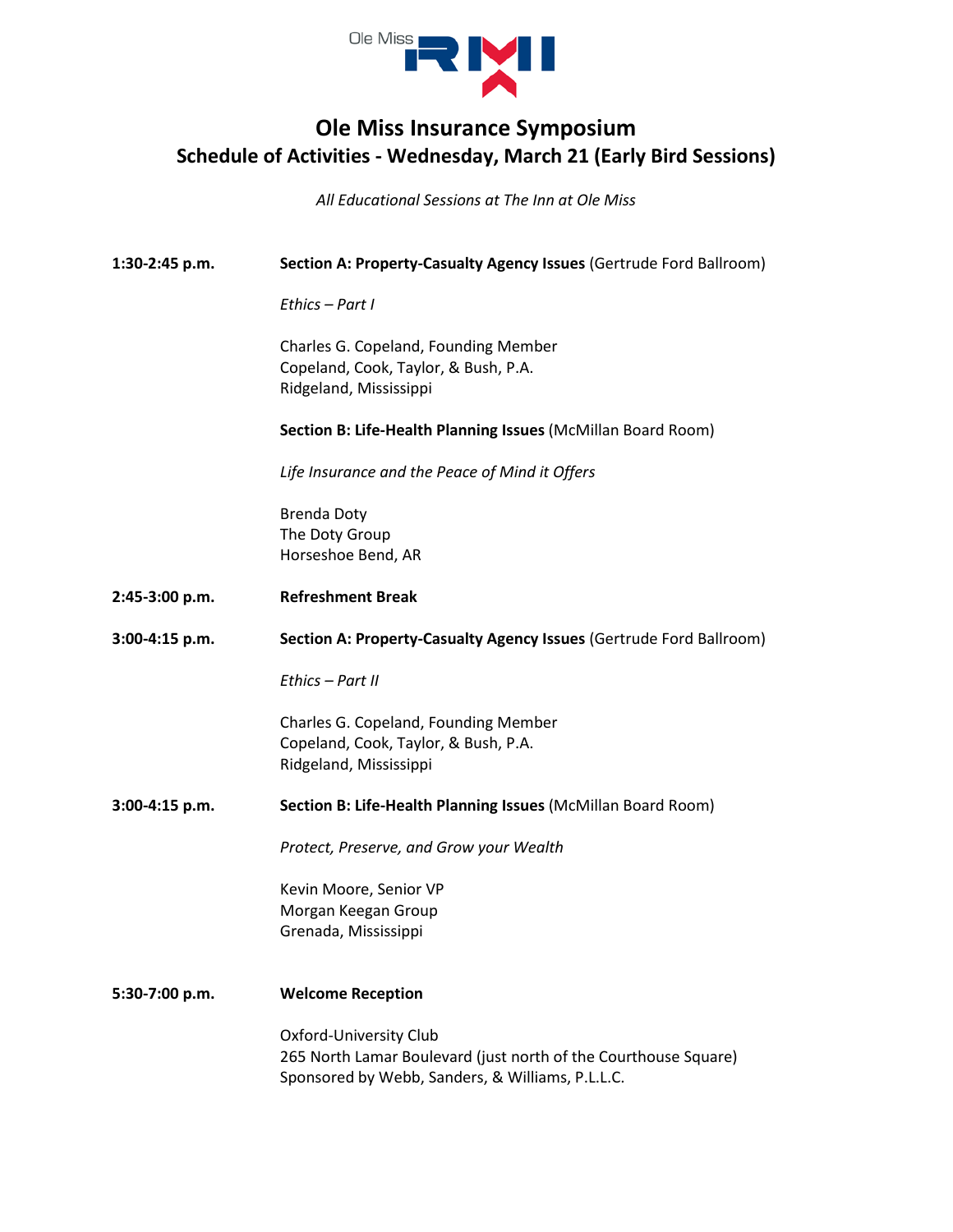

## **Ole Miss Insurance Symposium Schedule of Activities - Thursday, March 22**

*All Educational Sessions at The Inn at Ole Miss*

| $7:30-8:10$ a.m. | <b>Registration &amp; Continental Breakfast</b>                                             |
|------------------|---------------------------------------------------------------------------------------------|
| 8:10-8:30 a.m.   | <b>Welcome Session (Gertrude Ford Ballroom)</b>                                             |
|                  | Dr. Daniel W. Jones, Chancellor, The University of Mississippi                              |
|                  | Mark Haire, Deputy Commissioner, Mississippi Insurance Department, Jackson,<br>Mississippi  |
| 8:30-9:20 a.m.   | The Personal Lines Market (Gertrude Ford Ballroom)                                          |
|                  | Michael Hughes, President<br>Safeco Corporation<br>Seattle, WA                              |
| 9:20-9:30 a.m.   | <b>Refreshment Break</b>                                                                    |
| 9:30-10:20 a.m.  | Issues in Risk Management (Gertrude Ford Ballroom)                                          |
|                  | Julie Long, Director-Global Risk Management<br>Wal-Mart Stores, Inc.<br>Fayetteville, AR    |
| 9:30-10:20 a.m.  | The Foundations of Financial Planning (McMillan Boardroom)                                  |
|                  | Robert Cornett, President<br>Cornett Group Inc.<br>Hattiesburg, MS                          |
| 10:20-10:30 a.m. | <b>Refreshment Break</b>                                                                    |
| 10:30-11:20 a.m. | <b>Commercial Insurance Markets (Gertrude Ford Ballroom)</b>                                |
|                  | Craig Johnson, President and CEO<br><b>FCCI Insurance Group</b><br>Sarasota, FL             |
| 10:30-11:20 a.m. | Current Issues in Health Insurance (McMillan Boardroom)                                     |
|                  | Bryan Lagg, Vice President, Sales<br>Blue Cross & Blue Shield of Mississippi<br>Flowood, MS |